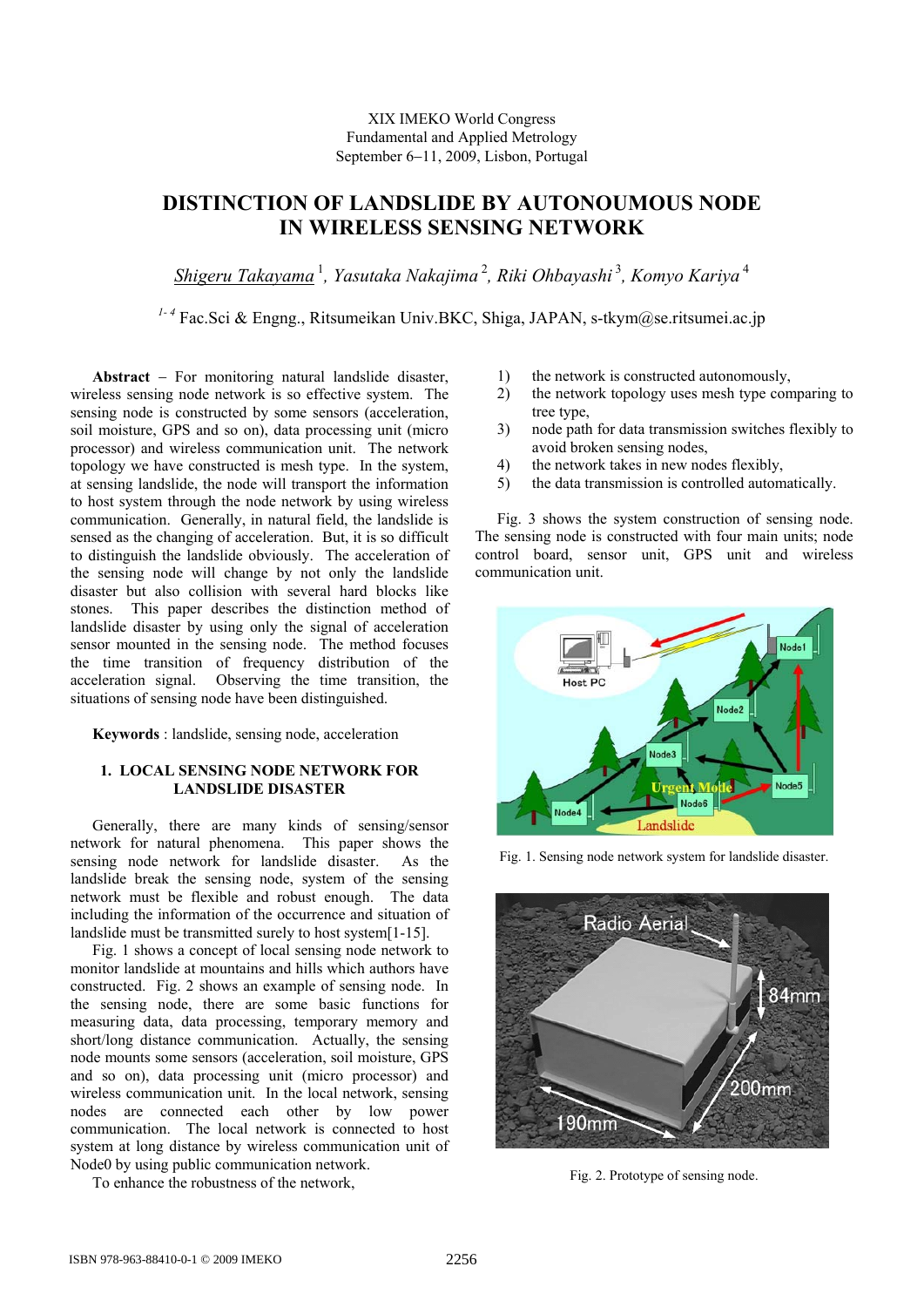

Fig. 3. System construction of sensing node.

| <b>CPU</b>     | 32bit RISC processor             |
|----------------|----------------------------------|
| Clock          | 200MHz                           |
| Memory:        | Flash 4MB, SDRAM 32MB, cash      |
|                | SRAM 16kB                        |
| Port           | 8bit DIO 8ports,                 |
|                | Serial 3 ports (IrDA, USB,)      |
| Voltage        | $3.3$ $\rm{IV}$                  |
| Power          | $0.683$ [W]                      |
| [AD Converter] | Input : 8 channels $(0 - 3.6V)$  |
|                | Resolution: 10bit                |
|                | Conversion time : 16 [micro sec] |
| [DA Converter] | Output : 2 channels $(0 - 3.6V)$ |
|                | Resolution: 8bit                 |
|                | Conversion time : 10 [micro sec] |

Table 1. Specification of node control board.

Table 2. Specification of wireless communication unit.

| <b>Band frequency</b> | 1216 MHz |
|-----------------------|----------|
| <b>Baud Rate</b>      | 9800 bps |
| Voltage               | зv       |
| Power                 | 0.18W    |

Table 3. Specification of GPS unit.

| Receive                 | 12 parallel ch                 |
|-------------------------|--------------------------------|
| <b>Acquisition Time</b> | $15 - 45$ sec.                 |
| Update Time             | l sec.                         |
| Position Accuracy       | $1 - 5$ m                      |
| Information             | North latitude, East longitude |
|                         | Absolute Time (hh/mm/ss)       |
| Voltage                 |                                |

## **2. ACCELERATION SIGNAL MEASURING IN SENSING NODE**

At no acceleration to sensing node, output signal of acceleration sensor becomes a constant voltage (normal mode). When the acceleration to sensing node by landslide or collision with hard blocks occurs, the signal fluctuates on the constant voltage level. To investigate the characteristics of acceleration in these situations of sensing node, we have observed the acceleration signals.

Fig. 4 shows an acceleration signal  $x_{col}(t)$  occurred by the collision between a sensing node and a weight(120g) for 0.9sec.. The weight was fallen down from 1 m height on the sensing node. The acceleration signal was composed with signals of three directions $(X, Y, Z)$ .



Fig. 4. Acceleration signal by the collision between a sensing node and a weight $(120g)$ .

In Fig.4, the acceleration signal  $x_{col}(t)$  is single phenomenon. The waveform of signal  $x_{col}(t)$  is isolate. The duration time is 0.2 sec approximately. The duration time is depended on the quantity of weight. In case that heavy weight hits the sensing node, the amplitude of signal  $x_{col}(t)$  becomes higher and the duration time becomes longer a little.

Fig. 5 shows an acceleration signal  $x_{\text{slid}}(t)$  from the sensing node sliding down on slope for 0.9sec. indoor. Angle of the slope is 35 degree. In this case, the sensing node was not rolling itself.



In Fig.5, the acceleration signal  $x_{\text{slid}}(t)$  fluctuates continuously. The amplitude is not so high, but the voltage level distinguished with noise signal on a constant voltage. The waveform of signal  $x_{slid}(t)$  is depended on speed of sliding. When the sensing node slides on slop quickly, the amplitude of signal  $x_{slid}(t)$  becomes lower a little.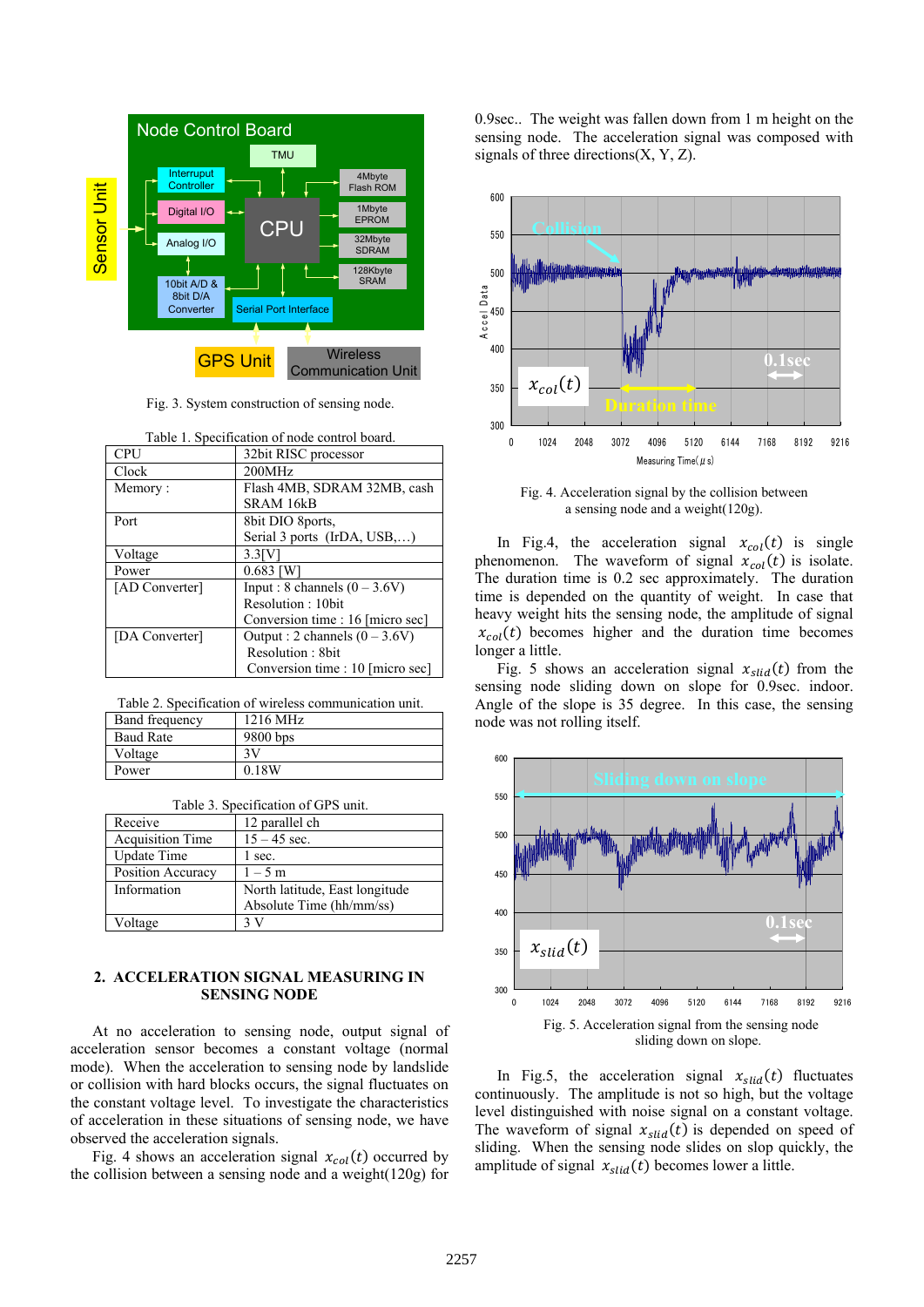Fig. 6 shows an acceleration signal  $x_{roll}(t)$  from the sensing node rolling down on slope for 0.9sec. indoor. Angle of the slope is 35 degree. In rolling down, the sensing node had been jumping and hitting on slope



rolling down on slope.

In Fig. 6, the waveform of acceleration signal  $x_{roll}(t)$ became complex fluctuation. In the time that sensing node was big jumping, the acceleration signal  $x_{roll}(t)$  became constant. At the time that the sensing node was hitting to slope, the acceleration signal  $x_{roll}(t)$  had high amplitude in a moment. Generally, the sensing node repeated small jumps and hits on slope.

## **3. TIME TRANSITION OF FREQUENCY DISTRIBUTIONS OF ACCELERATION SIGNAL**

On consideration by observing these signals  $x_{col}(t)$ ,  $x_{\text{slid}}(t)$ ,  $x_{\text{roll}}(t)$ , it is impossible to distinguish landslide by only comparing with a constant threshold level and the amplitude of signals  $x_{col}(t)$ ,  $x_{slid}(t)$ ,  $x_{roll}(t)$ . Then, to observe the characteristics of acceleration signal  $x(t)$  in frequency domain, we have calculated frequency distribution  $X(n)$   $(n = 1,2,3, \dots)$  of that signal  $x(t)$  each time interval. The frequency distribution  $X(n)$  is generated by the Fast Fourier Transformation (FFT) of 1024 sample data in a time interval (approximately 0.1 sec). To investigate the changing of acceleration signal  $x(t)$  each time interval, it is so useful to monitor the time transition of frequency distributions (TTFDs). Following sections show the TTFDs in cases of three kinds of situation of the sensing node.

#### 3.1. TTFDs in case of collision with sensing node and *a weight*

Fig.7 shows the acceleration signal  $x_{col}(t)$  and the TTFDs  $(X_{col,4}(n), X_{col,5}(n), X_{col,6}(n), X_{col,7}(n))$  by the collision with the sensing node and a weight (120g). Each frequency distribution covers the  $1<sup>st</sup>$  - 20<sup>th</sup> order harmonics  $(n = 1,2,3,\dots,20)$ . The frequency resolution is 10Hz.

In the TTFDs, the 1<sup>st</sup> - 15<sup>th</sup> order harmonics in  $X_{col,4}(n)$ and  $X_{col,5}(n)$  disappear in  $X_{col,6}(n)$  and  $X_{col,7}(n)$ . Because the duration time by collision exists in  $x_{col,4}(t)$  and  $x_{col,5}(t)$  . This difference is so conspicuous at  $X_{col}(1), X_{col}(2), X_{col}(3).$ 



Fig. 7. Time transition of frequency distributions of acceleration signal by the collision with the sensing node and a weight(120g).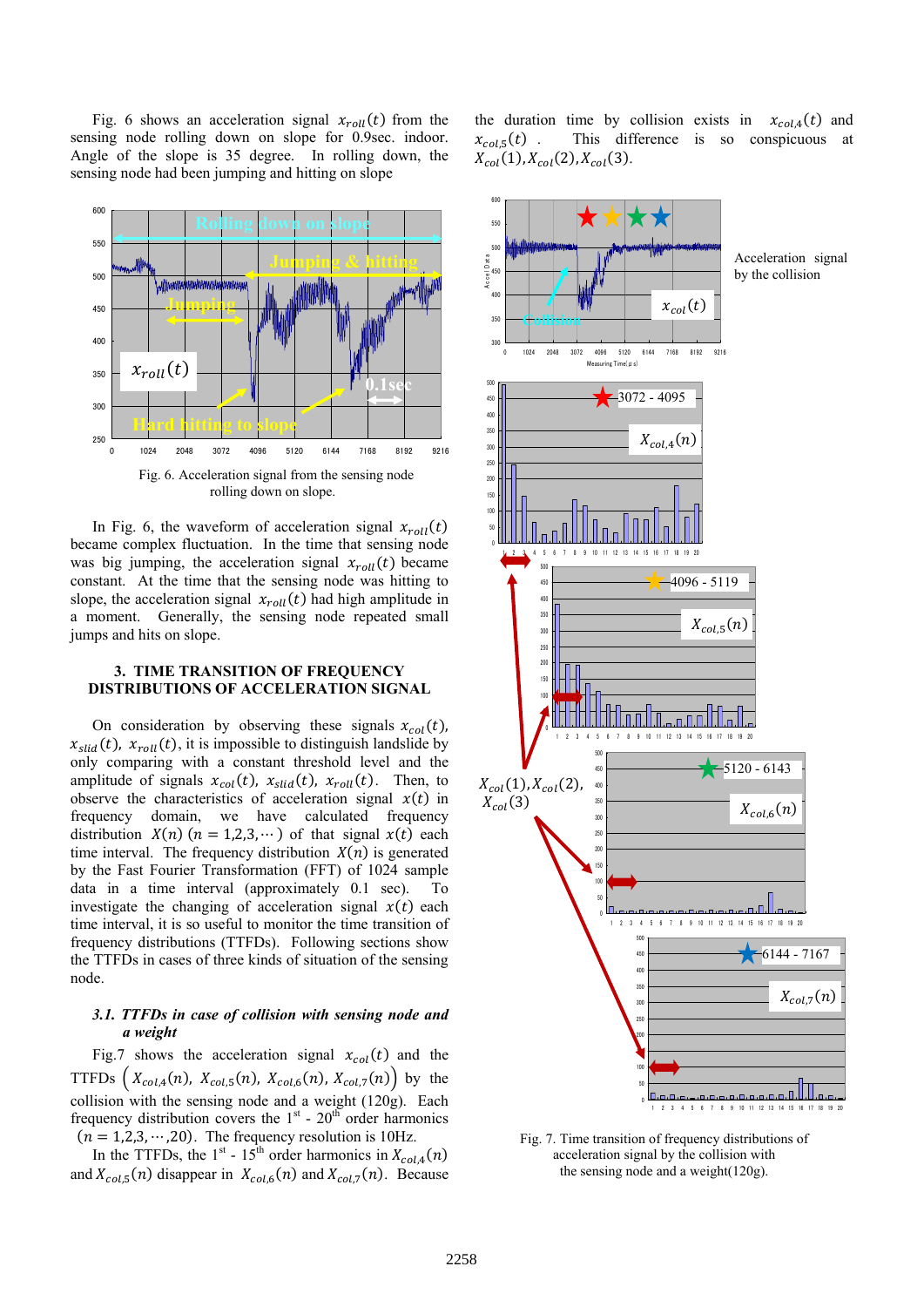



#### 3.2. TTFDs in case that sensing node is sliding down *on slope*

Fig. 8 shows the acceleration signal  $x_{\text{slid}}(t)$  and the TTFDs  $(X_{\text{slid},4}(n), X_{\text{slid},5}(n), X_{\text{slid},6}(n), X_{\text{slid},7}(n))$  from the sensing node sliding down on slope.

In the TTFDs, the 1<sup>st</sup> and 2<sup>nd</sup> order harmonics  $X_{col}(1)$ and  $X_{col}(2)$  appear constantly. Other harmonics appear randomly.

## 3.3. TTFDs in case that sensing node is rolling down *on slope*

Fig. 9 shows the acceleration signal  $x_{roll}(t)$  and the TTFDs  $(X_{roll,4}(n), X_{roll,5}(n), X_{roll,6}(n), X_{roll,7}(n))$  from the sensing node rolling down on slope.

 $X_{roll,4}(n)$  and  $X_{roll,7}(n)$  are the frequency distributions at temporal collisions between the rolling sensing node and slope. In the TTFDs, the  $1<sup>st</sup>$  -  $3<sup>rd</sup>$  order harmonics of them become high conspicuously. The  $X_{roll,5}(n)$  and  $X_{roll,6}(n)$ are the frequency distributions at jumping of sensing node. In the TTFDs, the  $1<sup>st</sup>$  -  $4<sup>rd</sup>$  order harmonics of them resemble the harmonics  $(X_{slid}(1), X_{slid}(2), X_{slid}(3), X_{slid}(4))$  of the frequency distribution at sliding down.

As the sensing node repeats jumping and collision at rolling down on slope, the situation of the  $1<sup>st</sup>$  -  $3<sup>rd</sup>$  order harmonics of the frequency distribution also repeat. But that the repeats of jumping and collision are not periodically, it is like random.

## **4. DISCUSSIONS OF DISTINCTION OF LANDSLIDE**

By observing these acceleration signals  $x_{col}(t)$ ,  $x_{slid}(t)$ ,  $x_{roll}(t)$  and the TTFDs of  $X_{col}(n)$ ,  $X_{slid}(n)$ ,  $X_{roll}(n)$ , it has become obvious that the dynamic behaviours of the 1<sup>st</sup> - $3<sup>rd</sup>$  order harmonics of frequency distribution are characteristic each signal. This means that the distinction of landslide is possible by using only the acceleration information of sensing node.

By the dynamic characteristic of the  $1<sup>st</sup>$  -  $3<sup>rd</sup>$  order harmonics of frequency distribution, at following sections, the distinction of collision to sensing node, and the distinction of situation (sliding/rolling down) of sensing node in landslide are discussed. Additionally, for the distinction, some models of the condition based on the situations of their harmonics are proposed. By using these conditions, the sensing node will distinguish the collision and landslide autonomously.

#### **4.1. Distinction of the collision to sensing node**

The acceleration signal  $x_{col}(t)$  is isolated. In the TTFDs, the intensity of  $X_{col}(1)$ ,  $X_{col}(2)$ ,  $X_{col}(3)$  become high only in a short time. Then, if the influence expressed on the  $1<sup>st</sup>$  - 3<sup>rd</sup> order harmonics  $X(1)$ ,  $X(2)$ ,  $X(3)$  of frequency distribution disappears within a certain time  $T_1$ , it is considered that the responses are caused by the collision to sensing node with a hard block. The time  $T_1$  is defined by the intensity of collision. It will be got by several experiments.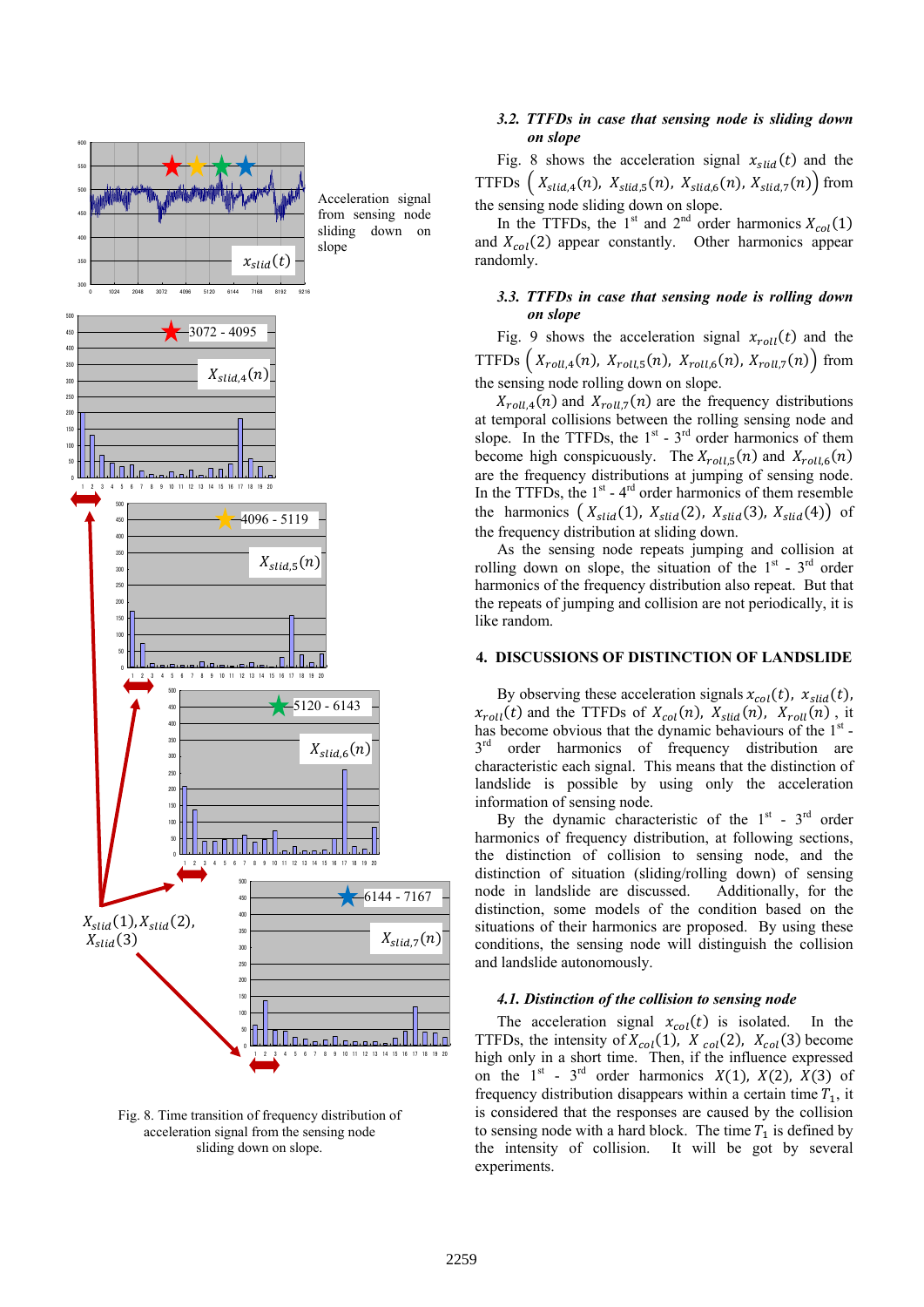



By using the sum of  $X(1)$ ,  $X(2)$ ,  $X(3)$  and a threshold level α , the condition of distinction for the collision is defined as follows,

**[Condition\_1]** 

$$
\begin{aligned}\n\text{if } \left( \sum_{n=1}^{3} X_{k}(n) > \alpha \right) \\
\text{if } \left\{ \begin{array}{l} \left( \sum_{n=1}^{3} X_{k+2}(n) < \alpha \right) \\
\text{if } \left( \sum_{n=1}^{3} X_{k+3}(n) < \alpha \right) \\
\text{if } \left( \sum_{n=1}^{3} X_{k+3}(n) < \alpha \right) \\
\text{if } \left( \sum_{n=1}^{3} X_{k+9}(n) < \alpha \right) \\
\text{if } \left( \sum_{n=1}^{3} X_{k+9}(n) < \alpha \right) \\
\text{if } \left( \sum_{n=1}^{3} X_{k+9}(n) < \alpha \right) \\
\text{if } \left( \sum_{n=1}^{3} X_{k+9}(n) < \alpha \right) \\
\text{if } \left( \sum_{n=1}^{3} X_{k+9}(n) < \alpha \right) \\
\text{if } \left( \sum_{n=1}^{3} X_{k+9}(n) < \alpha \right) \\
\text{if } \left( \sum_{n=1}^{3} X_{k+9}(n) < \alpha \right) \\
\text{if } \left( \sum_{n=1}^{3} X_{k+9}(n) < \alpha \right) \\
\text{if } \left( \sum_{n=1}^{3} X_{k+9}(n) < \alpha \right) \\
\text{if } \left( \sum_{n=1}^{3} X_{k+9}(n) < \alpha \right) < \alpha\n\end{array}\n\end{aligned}
$$

where  $T_1 = 1 \text{ sec. } (10 \text{ segments} : k, k + 1, \dots, k + 9).$ 

The threshold level  $\alpha$  and the time  $T_1$  will be defined by several experiments.

#### 4.2. Distinction of the landslide sensed by sliding down *of sensing node*

The acceleration signal  $x_{\text{slid}}(t)$  fluctuates continuously. In the TTFDs, the 1<sup>st</sup> and 2<sup>nd</sup> order harmonics  $X_{\text{slid}}(1)$  and  $X_{slid}(2)$  appear constantly in sliding down of sensing node. Then, if the influence expressed on the  $1<sup>st</sup>$  -  $2<sup>rd</sup>$  order harmonics  $X(1)$ ,  $X(2)$  of frequency distribution appear continuously over a certain time  $T_2$ , it is considered that the responses are caused by the sliding down of sensing node in landslide. The time  $T_2$  is longer time than the time  $T_1$ defined by the intensity of collision. It will be got by several experiments.

By using the sum of  $X(1)$ ,  $X(2)$  and threshold levels  $\beta$ and  $\gamma$  ( $\gamma > \beta$ ), the condition of distinction for the landslide sensed by sliding down of sensing node is defined as follows,

$$
\begin{aligned}\n\text{[Condition_2]}\\
\text{if } \left( \gamma > \sum_{n=1}^2 X_k(n) > \beta \right) \\
\text{if } \left( \gamma > \sum_{n=1}^2 X_{k+2}(n) > \beta \right) \\
\text{if } \left( \gamma > \sum_{n=1}^2 X_{k+3}(n) > \beta \right) \\
&\vdots \\
\text{if } \left( \gamma > \sum_{n=1}^2 X_{k+9}(n) > \beta \right) \\
&\vdots \\
\text{then } \left( \text{[the occurrence of landslide]}\right)\n\end{aligned}
$$

where  $T_2 = 1 \text{ sec.} (10 \text{ segments} : k, k + 1, \dots, k + 9)$ .